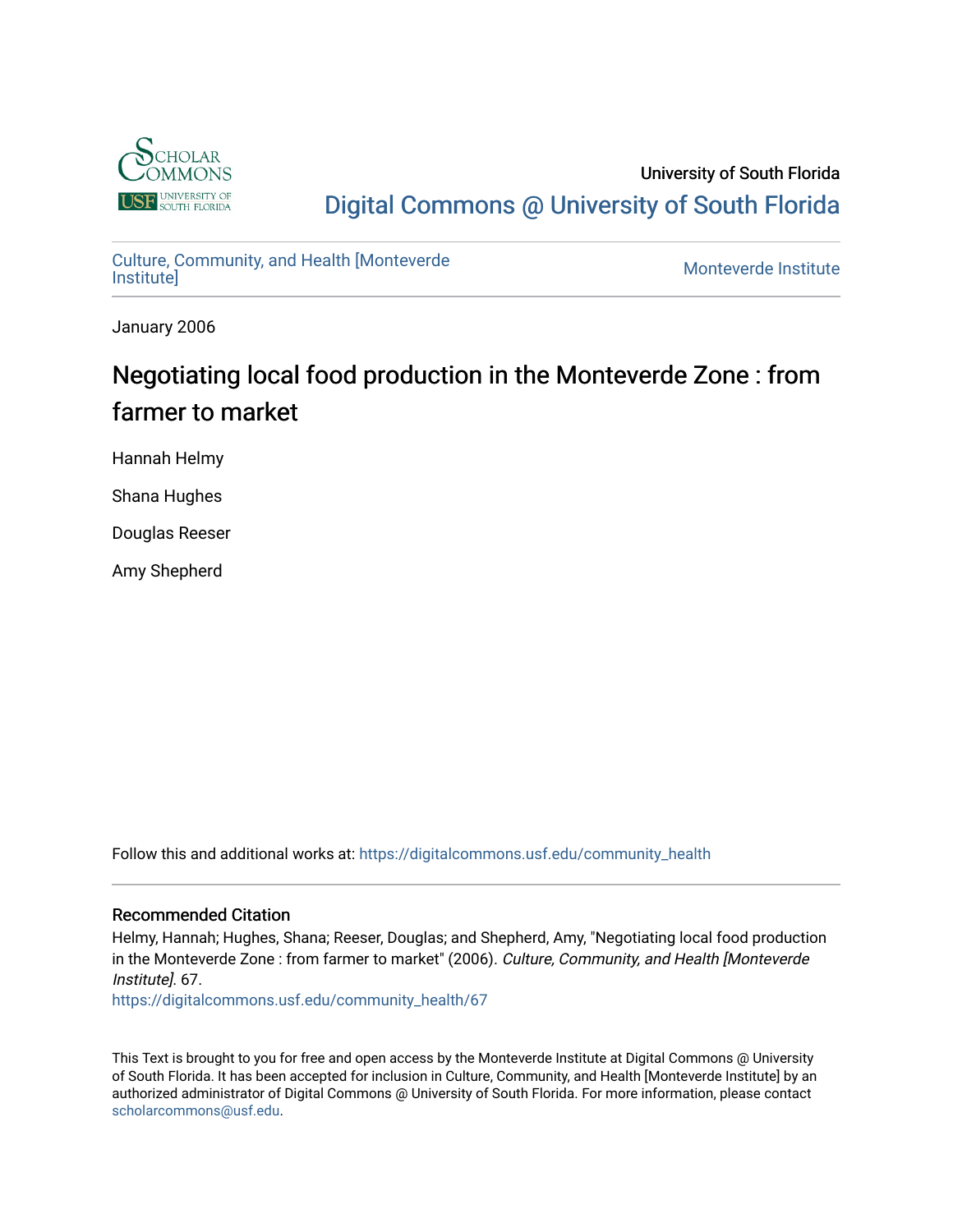# **Negotiating Local Food Production in the Monteverde Zone: From Farmer to Market**

**Globalization and Health Field School 2006 USF—Monteverde Institute**

> **Hannah Helmy Shana Hughes Douglas Reeser Amy Shepherd**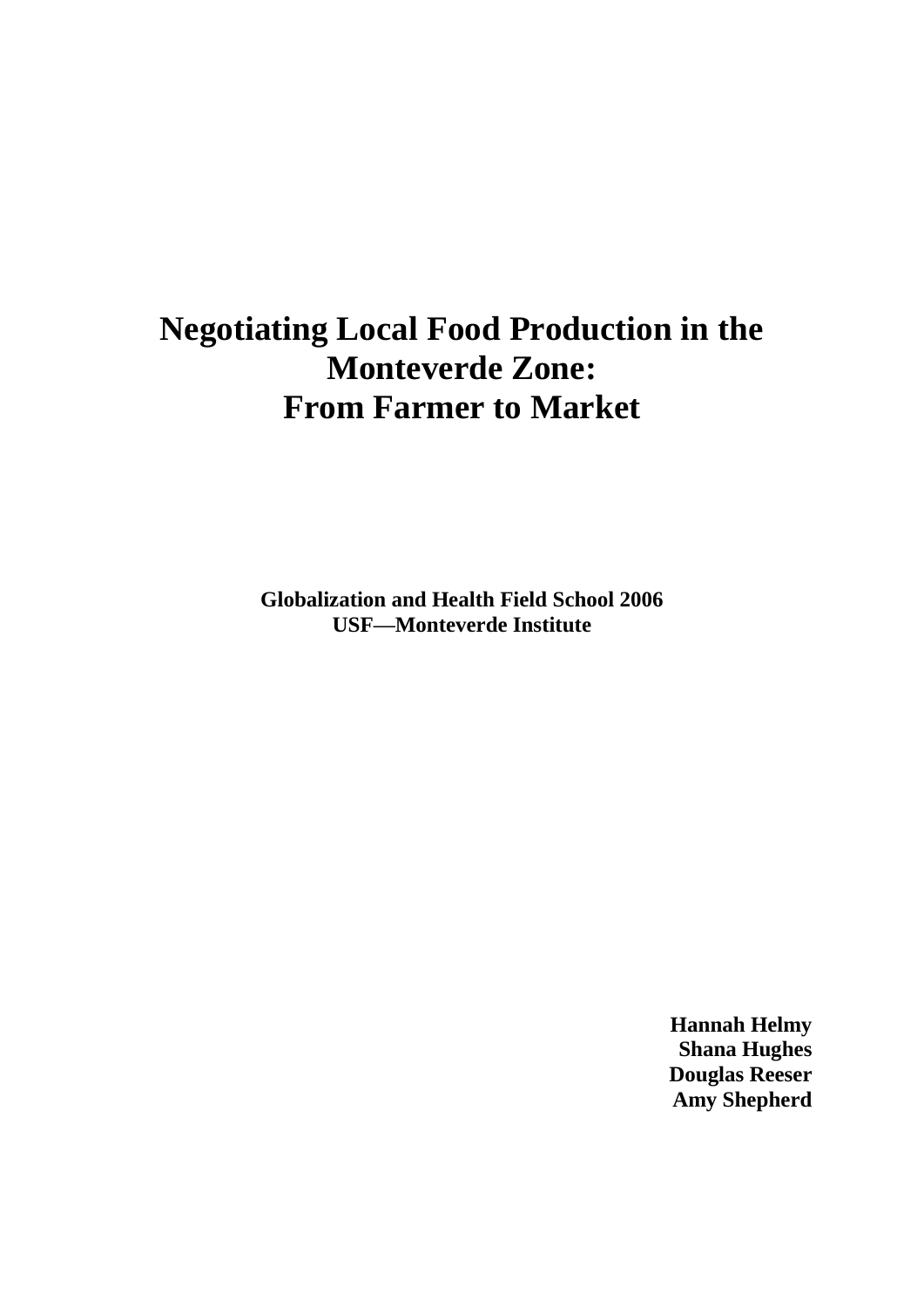#### **Team members:**

Hannah Helmy, University of South Florida, second year MA student, MA (Anthropology) and MPH in progress, BA, Psychology, Miami University, 2004, Spanish proficiency: beginner.

Shana Hughes, University of South Florida, second year doctoral student, PhD (Anthropology) and MPH in progress, MA, Latin American Studies, University of Kansas 2005, Spanish proficiency: advanced.

Douglas Reeser, University of South Florida, second year MA student, MA (Anthropology) and MPH in progress, BA, Anthropology, West Chester University, 2005, Spanish proficiency: intermediate.

Amy Shepherd, University of South Florida, senior undergraduate, Honors Program, anthropology major, public health minor, Spanish proficiency: beginner.

### **Introduction**

The University of South Florida, in collaboration with the Monteverde Institute,

conducts a summer field school in Monteverde, Costa Rica in which student groups carry out community based research. This project has its basis in themes identified by the Monteverde community in 2001, and builds on previous research done by past groups enrolled in the field school. Specifically, the 2004 study sought to determine factors influencing food choice, modes of food procurement, barriers to access, quality and availability, underlying factors in food pricing, and community solutions. It also identified the desire for a *feria del agricultor* (farmers' market). The 2003 research team researched the prevalence of obesity in Cañitas and Cerro Plano through examining food security, characteristics of diets, parent vs. child perception of diets, and obstacles to food access. In 2002, an assessment of food insecurity and perceptions of nutrition and food resources in the Monteverde Zone was done through various anthropological methods. Research showed a high degree of nutritional knowledge in the communities, but a lack of quality nutrition due to economic limitations.

After reading these studies, and talking to an individual with experience in the field, designated as our community advisor, we decided to focus on local producers' experiences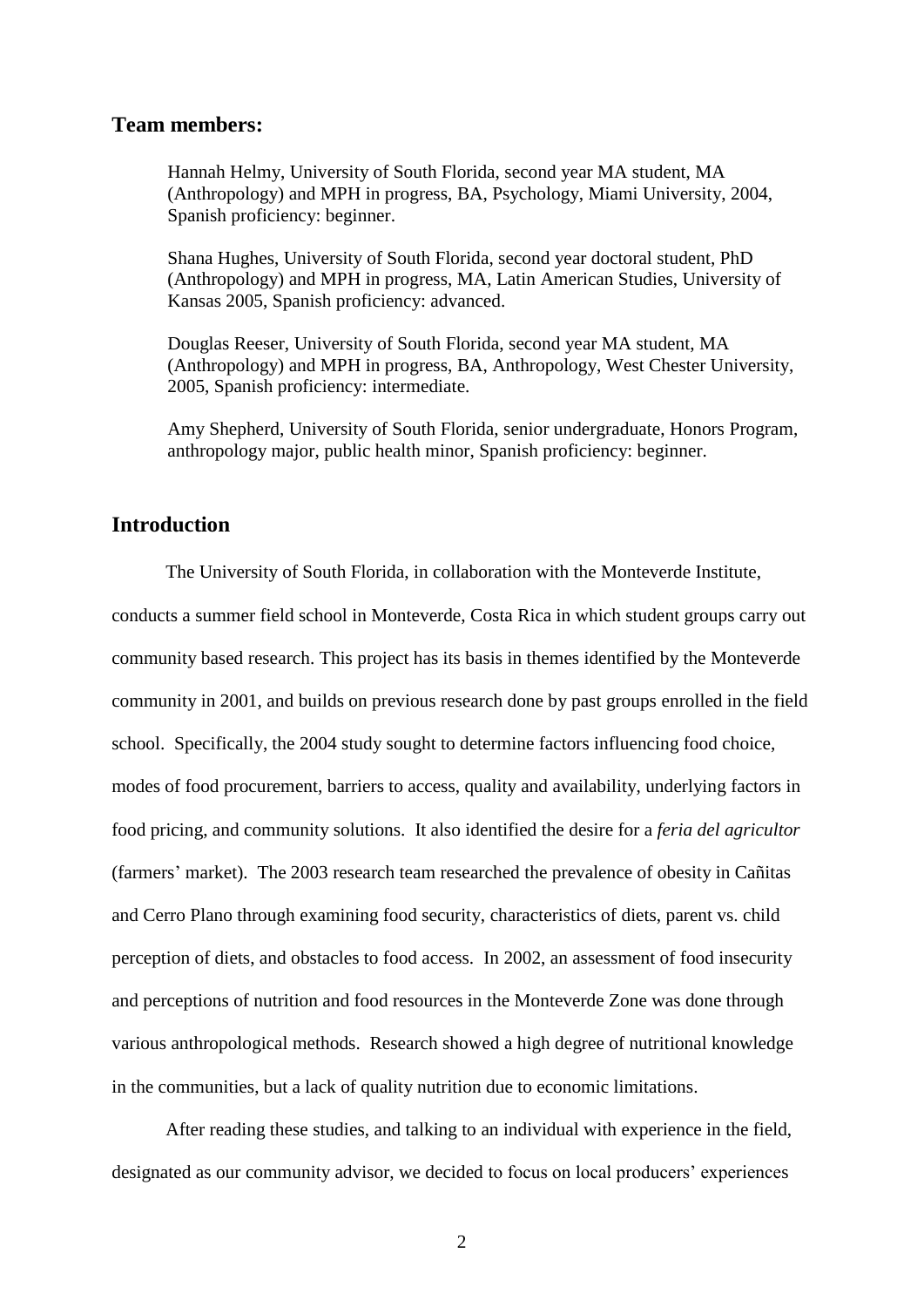with planting and selling their crops. We also wanted to investigate the perceptions and needs of the community with respect to access to locally grown produce. These were deemed key domains of inquiry, prerequisites for any future project intending to improve food distribution and nutrition in the Monteverde Zone.

#### **Goals of the study**

The project aimed to examine cultivation and distribution experiences of food producers within the Monteverde Zone in the context of globalization, with the intention of identifying potential markets and strategies for the continuation of sustainable agriculture, as well as improving the nutrition and well-being of the community. Our specific objectives were to investigate the experiences of local agricultural producers with the sale of their products, the access to and the desire for, local agricultural products on the part of the consumers, and the practices and needs of those who buy food for local restaurants. In addition, we aimed to identify strategies to increase the access, both of producers to the market, and of consumers to their desired products.

#### **Methods**

#### *Study population*

Our study population consisted of individuals involved in agriculture, restaurant owners, and tourists in and around the Monteverde Zone. This was an exploratory study utilizing a combination of qualitative and quantitative methods. We conducted observational studies, sixteen semi-structured interviews, and sixty-six survey questionnaires. *Methods used for recruitment of participants*

Eleven of the semi-structured interviews were with individuals involved in agriculture, and five interviews were with food buyers in the restaurant business. We obtained twenty-one of our surveys from restaurants through convenience sampling. Twenty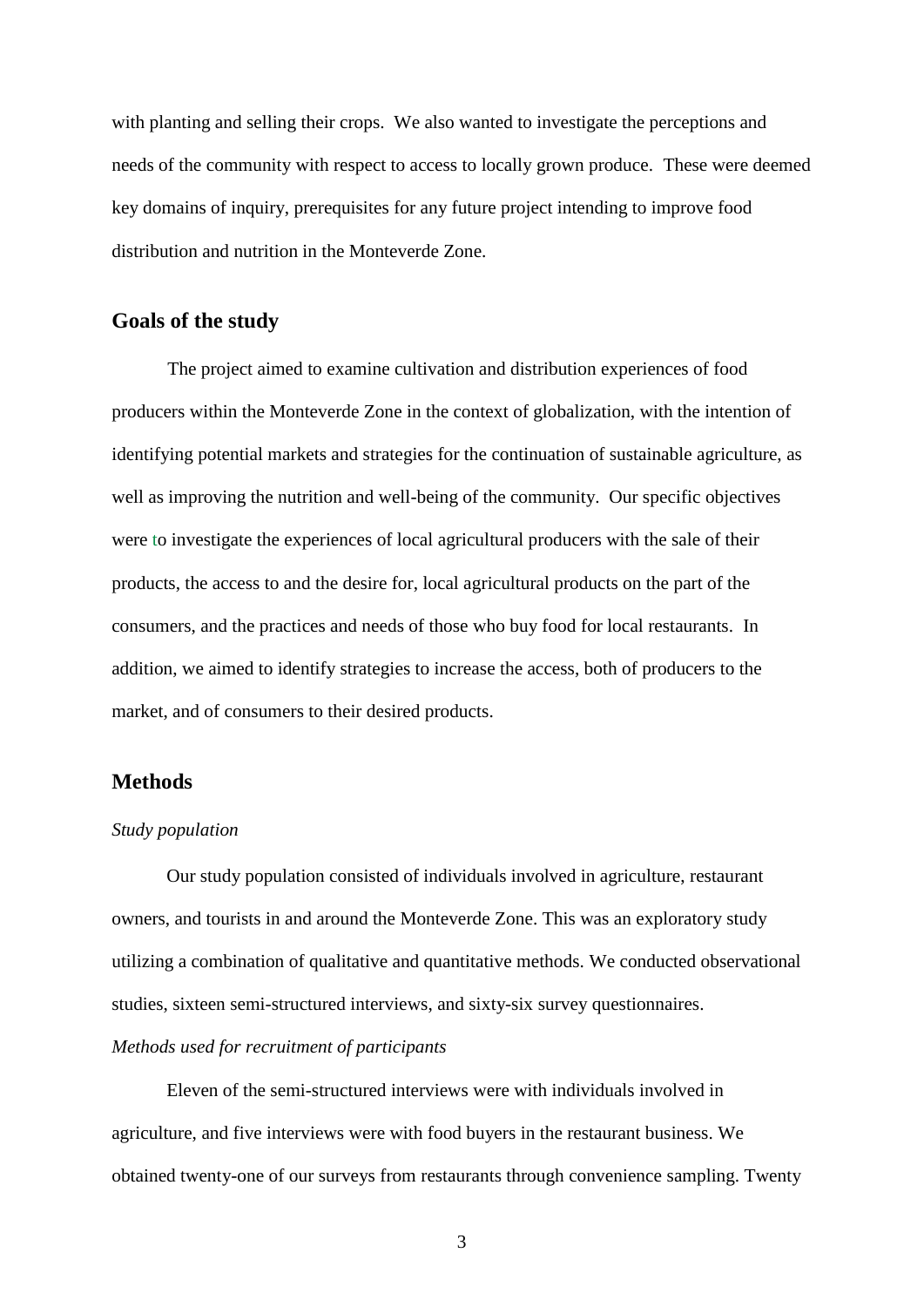more were obtained through convenience sampling with tourists. The remaining twenty-five surveys were procured during a community health fair, held in Cañitas, on July 6, 2006. Initially we obtained our first few interviews, with individuals involved in agriculture, through personal recommendations. After these initial interviews, we identified further participants via snowball sampling.

#### *Data Collection*

For all interviews we visited each respondent once. Our interviews consisted of a questionnaire that we created with the help of our faculty advisor previous to the interview. All questions to respondents were given orally with one or more team members recording the response. Our surveys were also created prior to distribution with the help of our faculty advisors. Some of our surveys were given orally, some were dropped off and picked up at a later time, and the others were given and completed immediately.

#### *Protection of participant confidentiality*

Participants were assigned numbers and no personally identifying information was collected. Consent was obtained from all project participants and they were asked to decide whether or not to participate upon hearing the project description and interview/survey process. An informed consent form in Spanish or English was provided to each participant prior to interviews/surveys, allowing time for questions and the option of refusing to participate in the project. Willing participants were then asked to sign a consent form. All notes were left at the Monteverde Institute upon completion of the final presentation. *Data Analysis*

All data from interviews was typed up as it was acquired. When data acquisition was finished all data was entered into a data base. After all gathered information was entered, data was analyzed and a presentation was prepared for the community.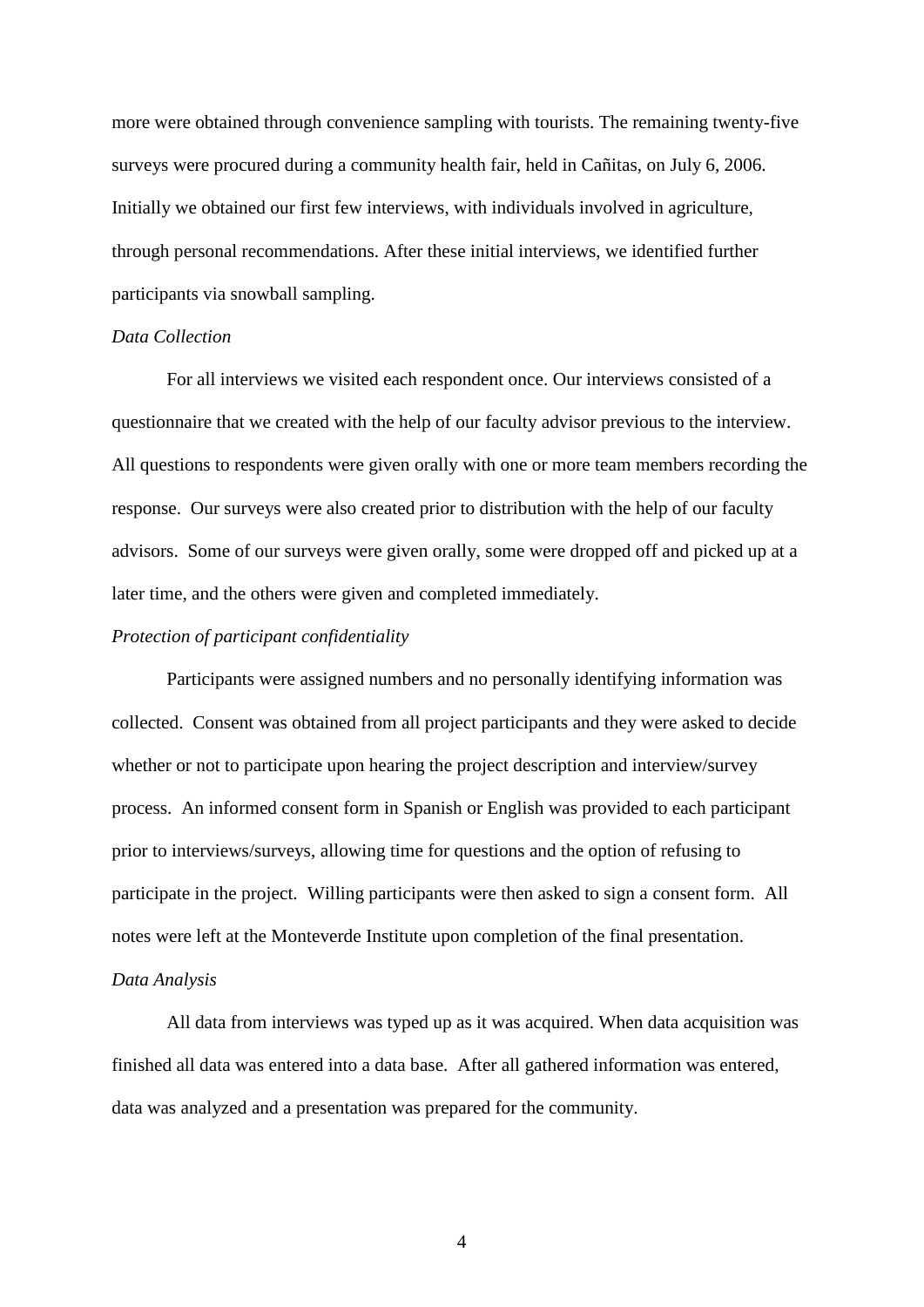#### **Study limitations**

This study was conducted in an extremely abbreviated time frame, which translated into fewer opportunities to explore the meaning behind some of our survey responses, and recruit more participants. In addition, our respondents were not selected randomly, which may have introduced bias into our data. None of the investigators were native speakers of Spanish; this made it more challenging to understand the rural dialect of some of the respondents.

### **Results**

Our data fell into three general categories: opinions and perceptions of local agricultural producers, those responsible for purchasing produce in local restaurants, and tourists in the Monteverde Zone. In our conversations with local producers, some important recurring themes emerged, including the overarching theme of the challenges they confront. The three most commonly mentioned challenges were: economics, changes in lifestyle, and natural obstacles to cultivation.

The economic challenges emerged in the responses to several of our research questions, and encompassed the higher costs of living and production, and assertions like, "I cannot support myself and my family," and "I can't compete with the supermarket." Another farmer told us, "I am not supporting myself with what I'm doing right now, and that's why I am working part time as a day laborer."

A second important trend that surfaced in our interviews involved lifestyle and changes therein. The lifestyle of a farmer is not necessarily appealing to everyone. Many mentioned that most people prefer other opportunities, especially involving tourism. For example, a man told us that "Almost nobody likes to work on the land. They like the office, the money, and the easy life more." Others that cultivate don't have an interest in selling, and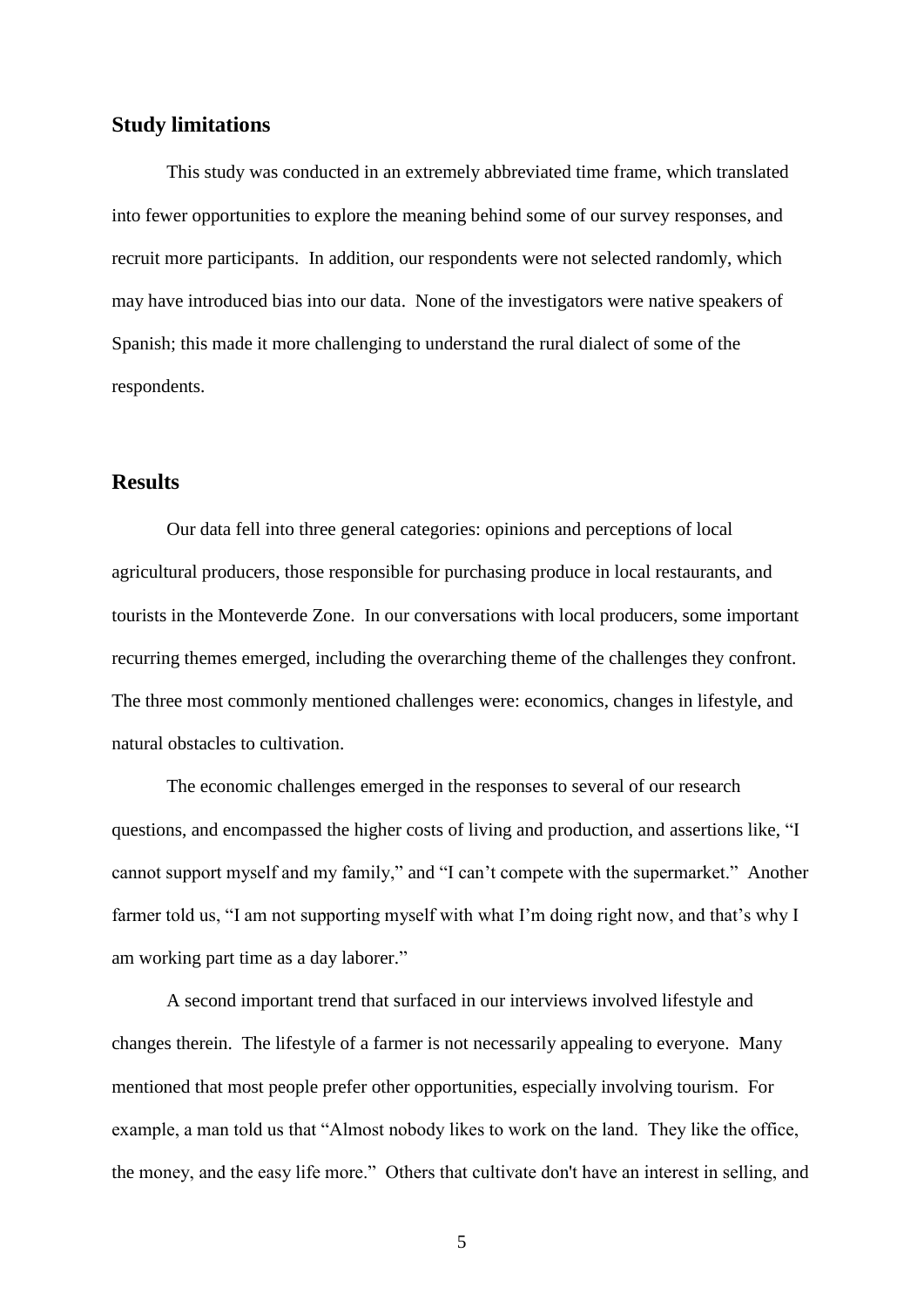prefer instead to produce solely to satisfy family needs. Still others don't have the time for growing and working full time. Various people also commented that the new generation is not interested in being farmers.

There was a high degree of consensus that natural obstacles to cultivation, including topography, rain, wind, and blight, were prevalent. Taken together, these characteristics of the region contribute to difficult circumstances for growing and unstable production.

The following three challenges were cited less frequently by the producers, but remain important considerations nonetheless. In this era of increasing tourism, some uses of the land, especially those related with tourism, are much more profitable than others. This leads some community members to reconsider dedicating their land to cultivation. As a member of the community asked us, "If you have land, are you going to plant, or are you going to build some cabins?" However, tourism isn't the only redistributive force; development and growth of the communities of the Zone also potentially contribute to a loss of cultivated lands.

An additional challenge that local producers experience stems from a global level: trade agreements, like CAFTA, for example. Some of the small scale producers have expressed the conviction that they can not compete with transnational companies, and that they do not think that this type of production will benefit Costa Rica. One producer gave as an example about the banana plantations that use many chemicals in the Atlantic Zone. Being foreign companies, they produce, take the earnings and go, leaving Costa Rica with "bad soil, sick men, and none of the money."

Another effect of the increasing exchange of people, ideas, and goods manifests in a different challenge for the producers of fruits and vegetables of the Zone. Even though the tourists that visit the Zone represent a large demand of food, it's not a stable demand because of seasonal variations in tourism. On the other hand, provisioning the big hotels of the Zone can be too much for small scale producers, which describes the majority of local growers.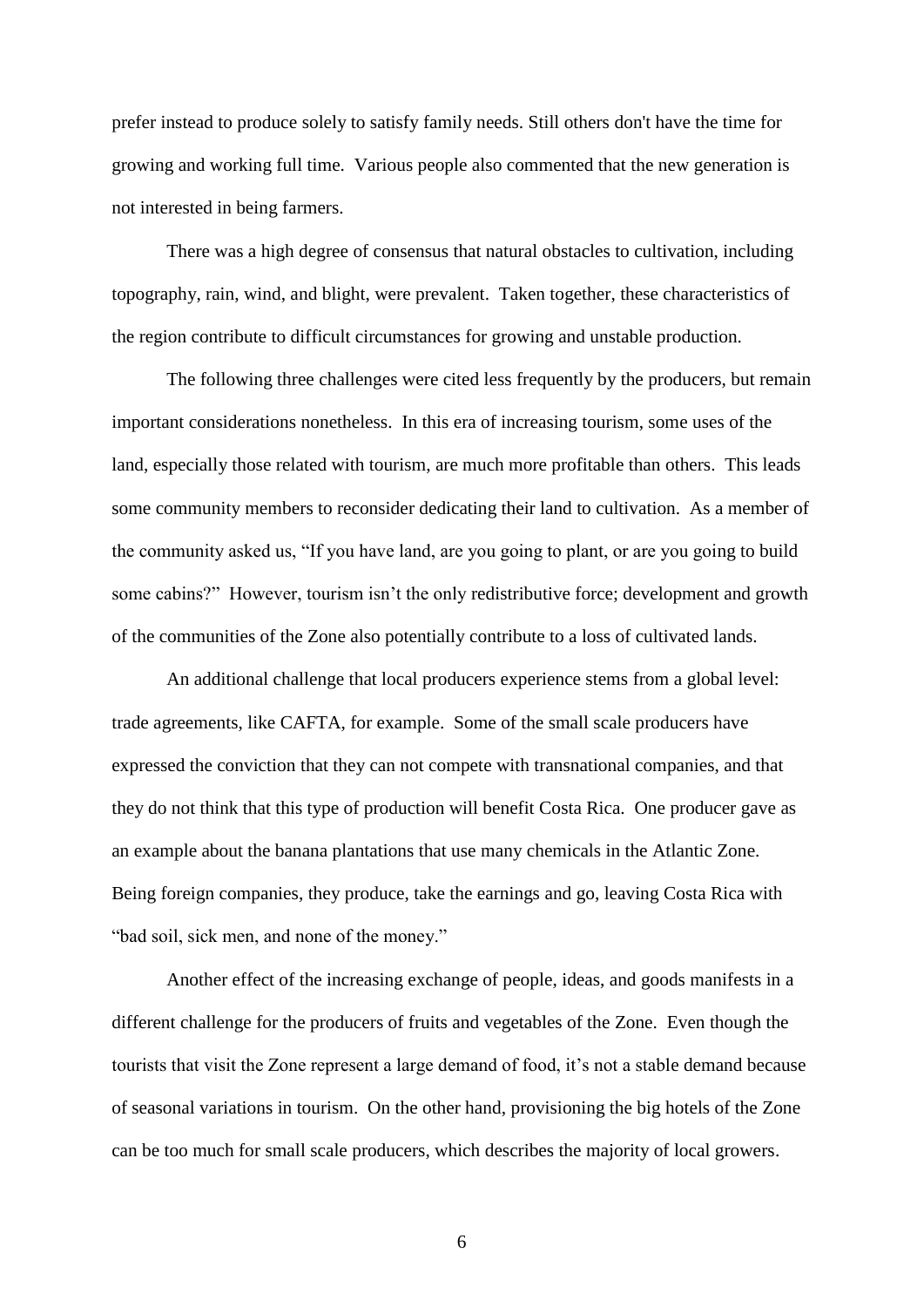Producers also mentioned a perceived lack of training and support, which may be compounded by the fact that many of them have little experience growing in the Zone, as historically this was a dairy producing region. More specifically, at least one producer noted the lack of governmental support. A possible result of this neglect could be the misuse of agricultural chemicals, such as pesticides. According to one farmer, "One must be realistic, but in Costa Rica they don´t use chemicals correctly." It is necessary "first, to train those who sell them," and after, those who use them. However, this remains a contested issue, as demonstrated by the comments made by one community member at a presentation of our results in Cañitas.

Despite these many challenges, the producers have developed ideas and strategies to confront the challenges they face. First, the majority stressed the importance of greenhouses, which mitigate the severity of environmental obstacles that make farming difficult in the Zone. Of their use, said one producer: It's "the ideal; if I could afford to cover all of this, [speaking of his land] I would do it." In addition, they intend to sell more produce, utilize more social networks to facilitate this process, and incorporate new produce to satisfy the tastes of the tourists, for example, basil and rhubarb. To counteract the lack of support that was previously discussed, some have petitioned for support from governmental institutions, such as Instituto Nacional de Aprendizaje or Instituto Mixto de Ayuda Social and participate in occupational training programs. Some have even taken courses in marketing and organic cultivation. Finally, to increase the profitability of agriculture, some have combined their production with tourism.

One resource producers in the Zone do lack is an administrative platform that would facilitate the sale of their products. This kind of organization would be useful in other venues as well; it would provide them with a way of coordinating among themselves to achieve greater market penetration, and greater bargaining power vis-a-vis the government. In the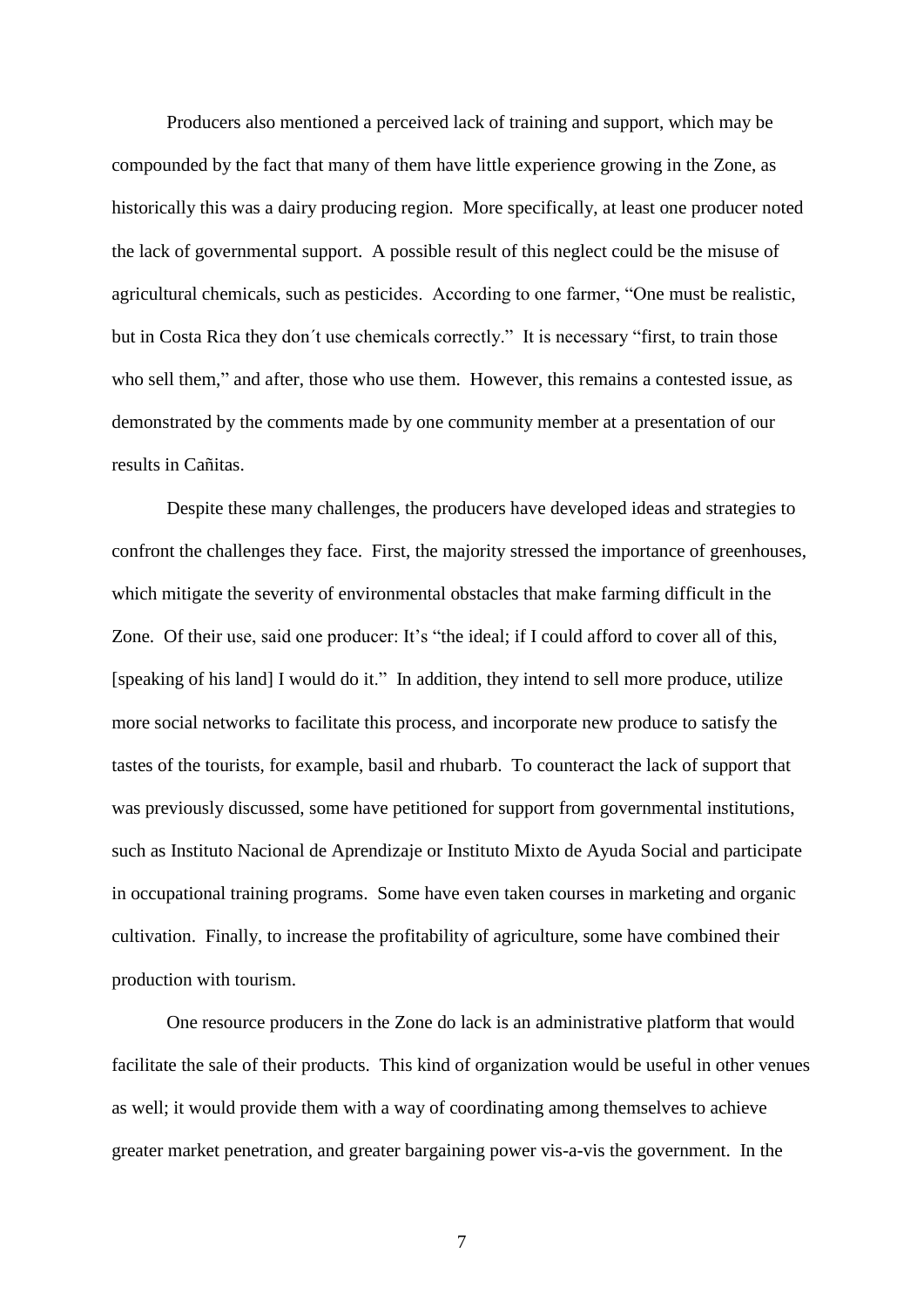opinion of someone heavily involved with agriculture in the Zone, "the initiative has to come from the producers." However, the independence of the farmers can tend to impede this process, and it seems that the perception of weak community support is discouraging to them. In this vein, several farmers emphasized various challenges related to the possibility of having a farmers' market. For this reason, we evaluated the perceptions and attitudes of the community toward locally grown produce.

As previously stated, a study conducted in 2004 reported on the limited availability of fresh fruits and vegetables in the Zone. Hence, we sought to discover whether this was still a concern on the part of the community. Since one of the recommendations of that earlier report was to establish a farmers' market, we sought to confirm this in our investigation. Our study also encompassed the interest of the community in obtaining locally grown produce through other sources.

The information gathered through our surveys provided insights into both community and local restaurant needs, and has been represented in graphs in the Appendix. The first graph demonstrates where people of one of the communities in the Zone buy produce for their homes. Nearly 50% of the sample buys their produce from the Supermarket. Additionally, more than a quarter obtain produce from their own gardens/crops. The second graph demonstrates that restaurants in our sample also obtain most of their produce from the Supermarket.

Although the majority of those surveyed bought produce in the Supermarket, we discovered that the desire for locally grown produce was generalized—90% of restaurants and 100% of families in our sample expressed this interest. The owner of one of the restaurants affirmed, "I would buy everything local, even things that I can get cheaper elsewhere, if it were possible, because you know who you're buying from, because of a sense of brotherhood, and because it's better [quality]." Nevertheless, we saw a marked contrast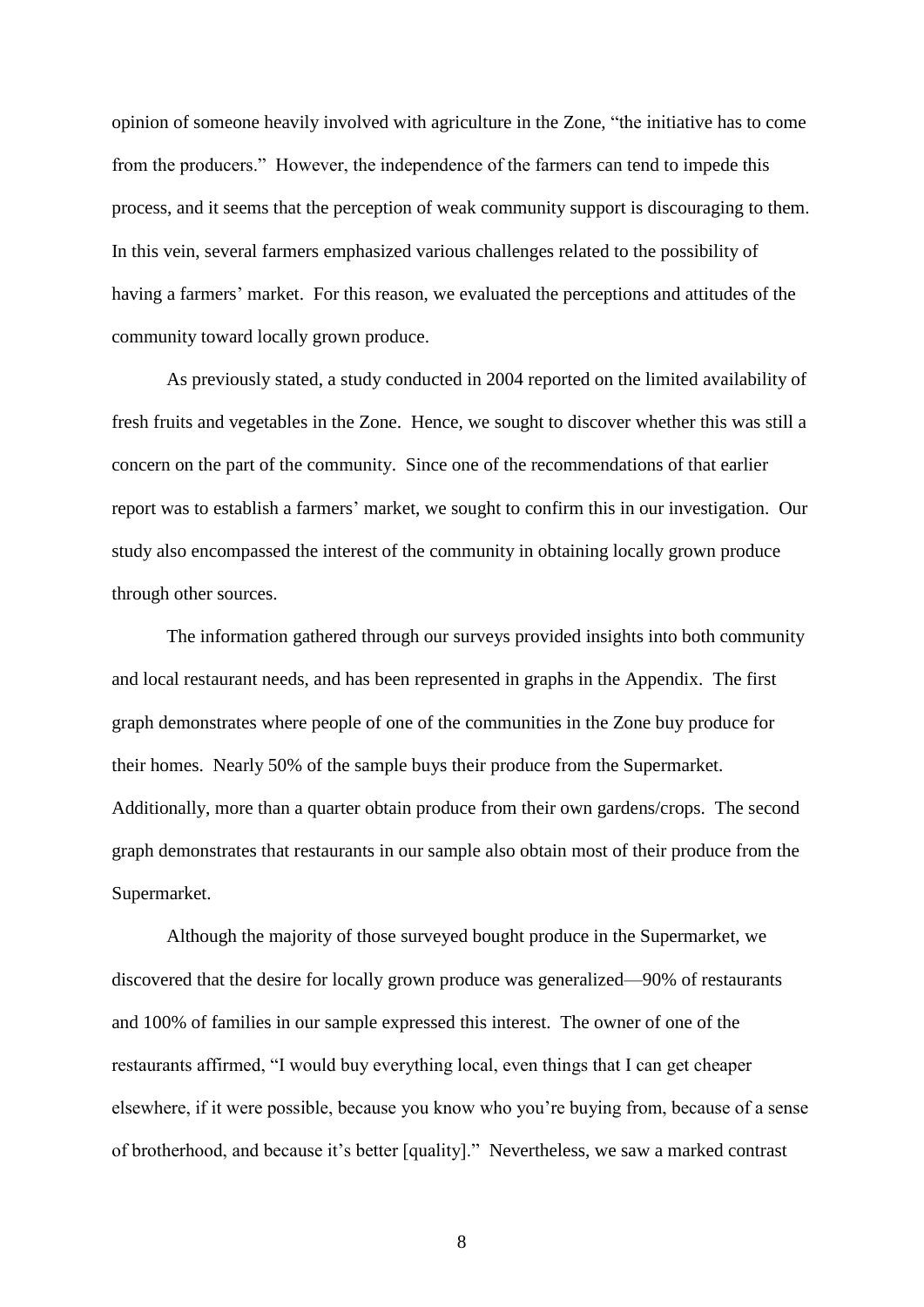between community members and restaurants when we asked whether they knew of a place to buy locally grown produce. More than 90% of the families were aware of a place to buy them, while less than half of the restaurants possess that knowledge (See third graph). Given the interest in local produce, we thought it important to know where people in the community would prefer to buy it. The most common response was a farmers' market, followed by a special section in the supermarket, information which could be interesting for anyone interested in starting a *feria*.

#### **Conclusions and recommendations for future research**

An interesting topic that came up during the research was the strong preoccupation with the use of agrochemicals and the damaging effect they can have on health, specifically in regards to the high rate of cancer in Costa Rica. This led many people to comment on the importance of organic cultivation, but we discovered that the definitions of "organic" varied tremendously. Many times organic seemed to be conflated with freshness, and locally grown production. Others defined it as the result of a process of formal certification, something in which local producers have not engaged. In spite of this ambiguity, many people declared themselves in favor of organic produce (see graph 5). In our surveys we asked participants how much they would be willing to pay for organics in comparison with what they pay for their regular produce. Over 70% of community members stated they would be willing to spend more for organics. In contrast, slightly less than 30% of the restaurants surveyed reported that they would be willing to pay more for organic produce, and 42% reported that they did not know how much they would pay. This discrepancy may be explained by the fact that those surveyed at the restaurants may be thinking in terms of profits as opposed to feeding their own families. They also expressed concern about the lack of organic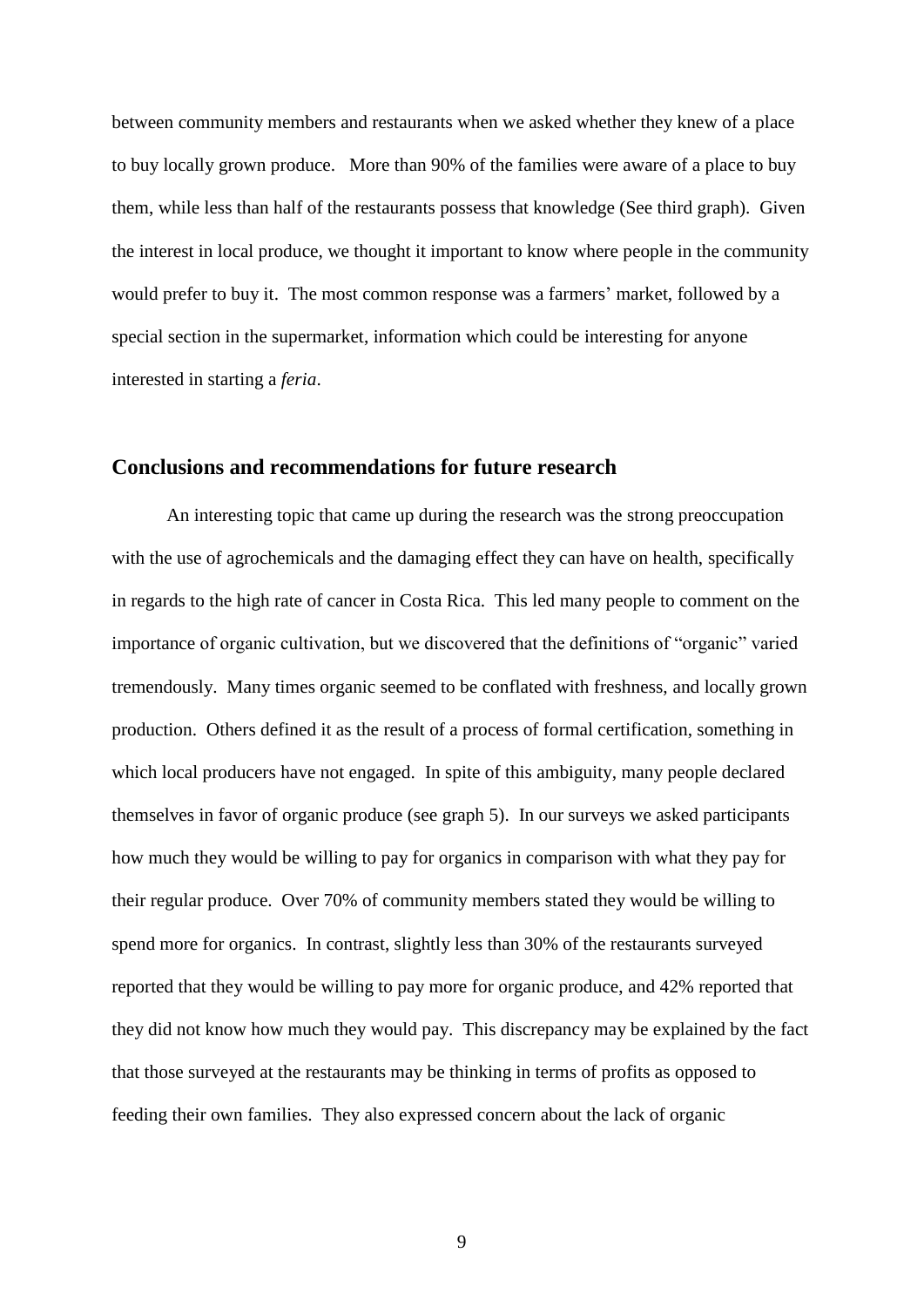certification of the local producers. Taken together, these data illustrate the potential feasibility of organic production—something that should be given more in depth study.

Another significant finding of our study was that many agreed with the need for an administrative platform in order to better the conditions of the local producers. One person who was interviewed expressed this sentiment as: "It's not enough to have Money, it's not enough to have land, it's not enough to have all the best circumstances. What's necessary is a strong effort at cooperation." Although we couldn't explore this topic in the depth it warrants, the results of the investigation indicate that the form such an organization would eventually take should respond to and reflect the needs of the community.

An additional means of adapting to the changes occurring in the Monte Verde zone that interested many of the producers was agrotourism. In order to find out more about the feasibility of such efforts, we gave surveys to 20 tourists who were visiting the Zone. We discovered that, of the tourists of varying ages and nationalities that we surveyed, 90% had either already participated in agrotourism or expressed an interest in doing so. In general, they preferred to take tours that included several products and activities in an "authentic" environment—which is to say, not one belonging to a big company. This also appeared to reflect the sentiments of one of the farmers we interviewed, when he said, "It's the only place in the country where the tourists can come and learn."

In summary, it was widely recognized that tourism brings both challenges and opportunities for those living and farming in the Zone. Knowing how to take advantage of those opportunities may result in some beneficial secondary effects, such as: greater financial stability, greater variety and higher quality of fruits and vegetables for the community and especially for the families of the producers. This could then translate into improved nutrition in the entire Monteverde zone.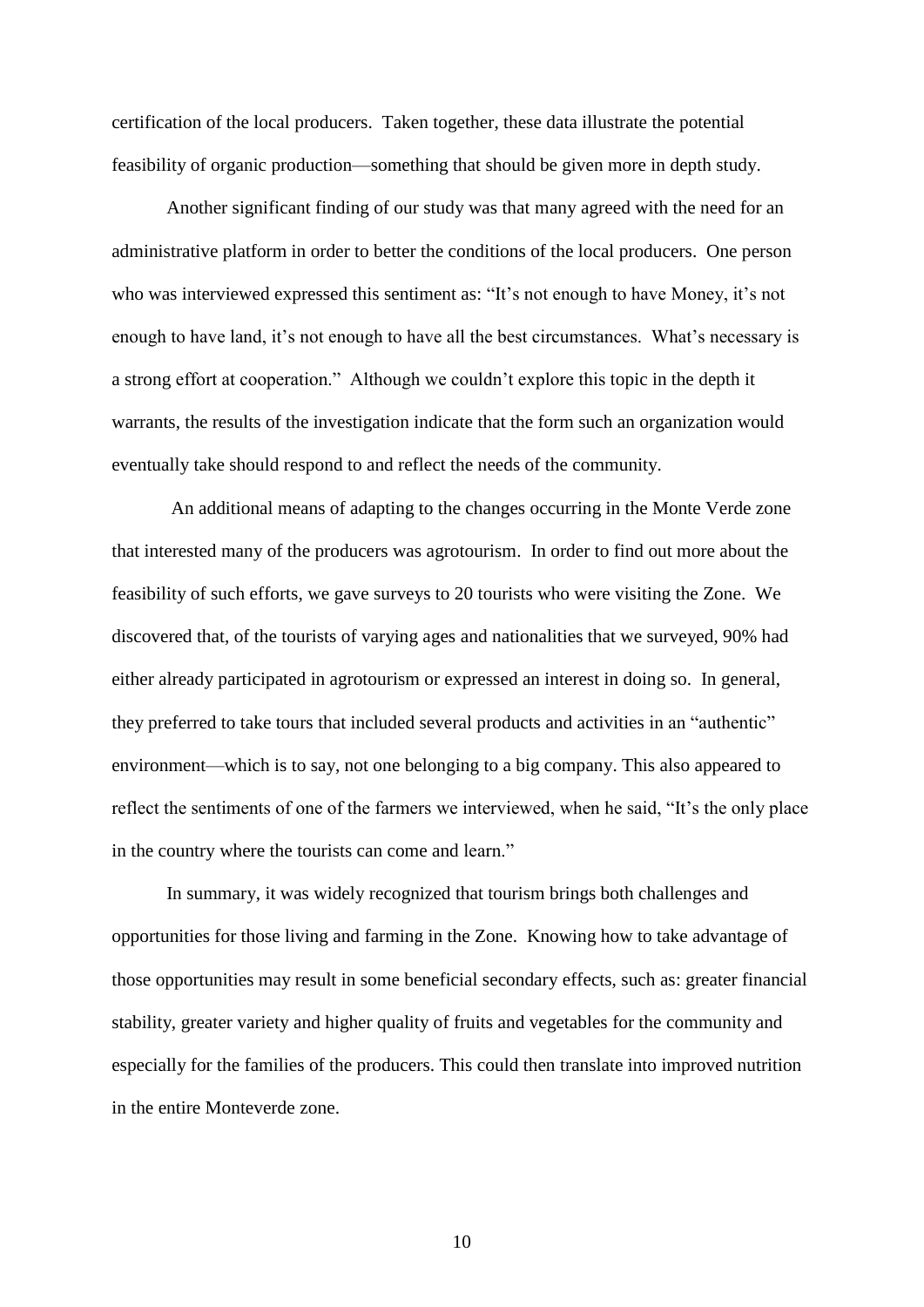## **Acknowledgements**

We'd like to thank all those who collaborated on our project: agriculturalists, restaurant owners and managers, those who took our surveys, and the community in general. Thanks also to those at the Instituto Monteverde, for all of their support and goodwill. Drs. Himmelgreen y Romero-Daza, Federico Cintrón, and Scott Mitchell were of great help to us; we learned so much from you. And, of course, we mustn't forget don Humberto Brenes Cambronero, a man of tremendous heart and human solidarity.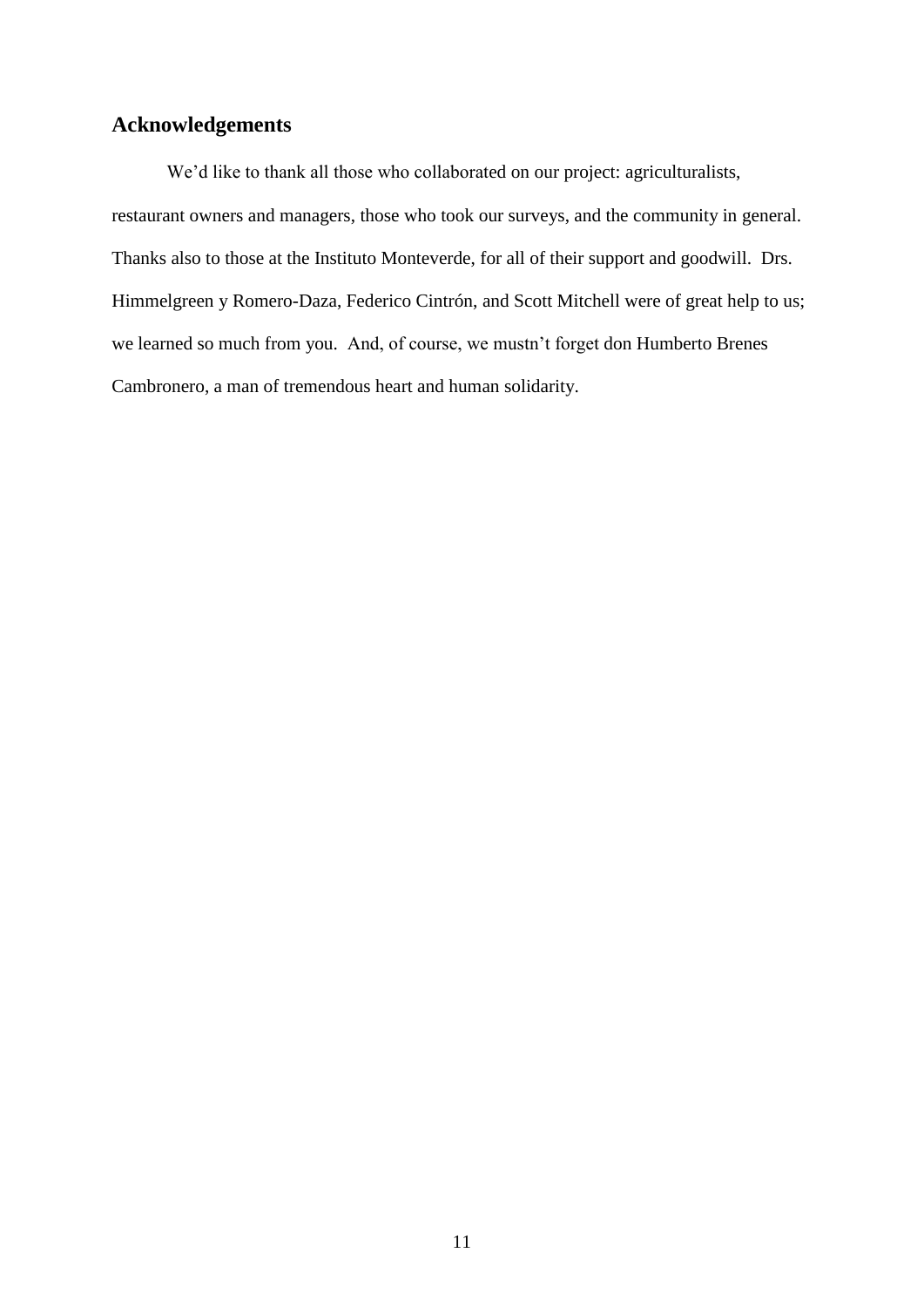## **References cited**

Chase, Reeve: Mitchell, Scott; Neubauer; Chris, Barrientos Patricia; Blythe, Rose

2004 *An Examination of Food Procurement Strategies and Access in Canitas: An Exploratory Study*. Monteverde Institute.

Cranfill, Tamara; Bowler, Kate; Kossler, Kimberly; Rappaport, Lynley; Reusser, Meghan; Feddersen, Garrett; Himmelgreen, David

2003 *An Exploratory Study on Food Security, Diet, and Perceptions of Nutritional Health* in Monteverde Zone. Monteverde Institute.

Davis, Emile; Andia, Jennifer; Klien, Rebecca; Wirsing, Elisabeth

2002 *Assessing Food Security in the Monteverde Zone: A Multi-Method Approach*. Monteverde Institute.

Himmelgreen, David; Deborah L. Crook

2006 *Nutritional Anthropology and It's Application to Nutritional Issues and Problems*. Applied Anthropology Domains of Application, J Van Willigan and S. Kedia (eds), Westport, CT. pp 150-188.

Himmelgreen, David; Nancy Romero-Daza, Maribel Vega, Humberto Brenes Cambronero, Edgar Amador

2006 "*The Tourist Season Goes Down But Not The Prices." Tourism and Food Insecurity In Rural Costa Rica*. Ecology of Food and Nutrition, 45:1-27.

Muñoz, Carlos and Nevin S. Scrimshaw. Eds.

1995 *The Nutrition and Health Transition of Democratic Costa Rica*. International Foundation for Developing Countries (INFDC). Boston, MA USA. This project and its publication were supported by grants from the Pew Charitable Trusts and the United Nations University.

Nygren, A.

1998 Environment as Discourse: Searching for Sustainable Development*. Environmental Values* 7(2):201-222.

Schwartz, Norman B.

1981 *Anthropological Views of Community and Community Development*. Human Organization 40(4).

#### Yach, Derek

1992 *The Use and Value of Qualitative Methods in Health Research in Developing Countries*. Sci. Med. 35(4):603-612.